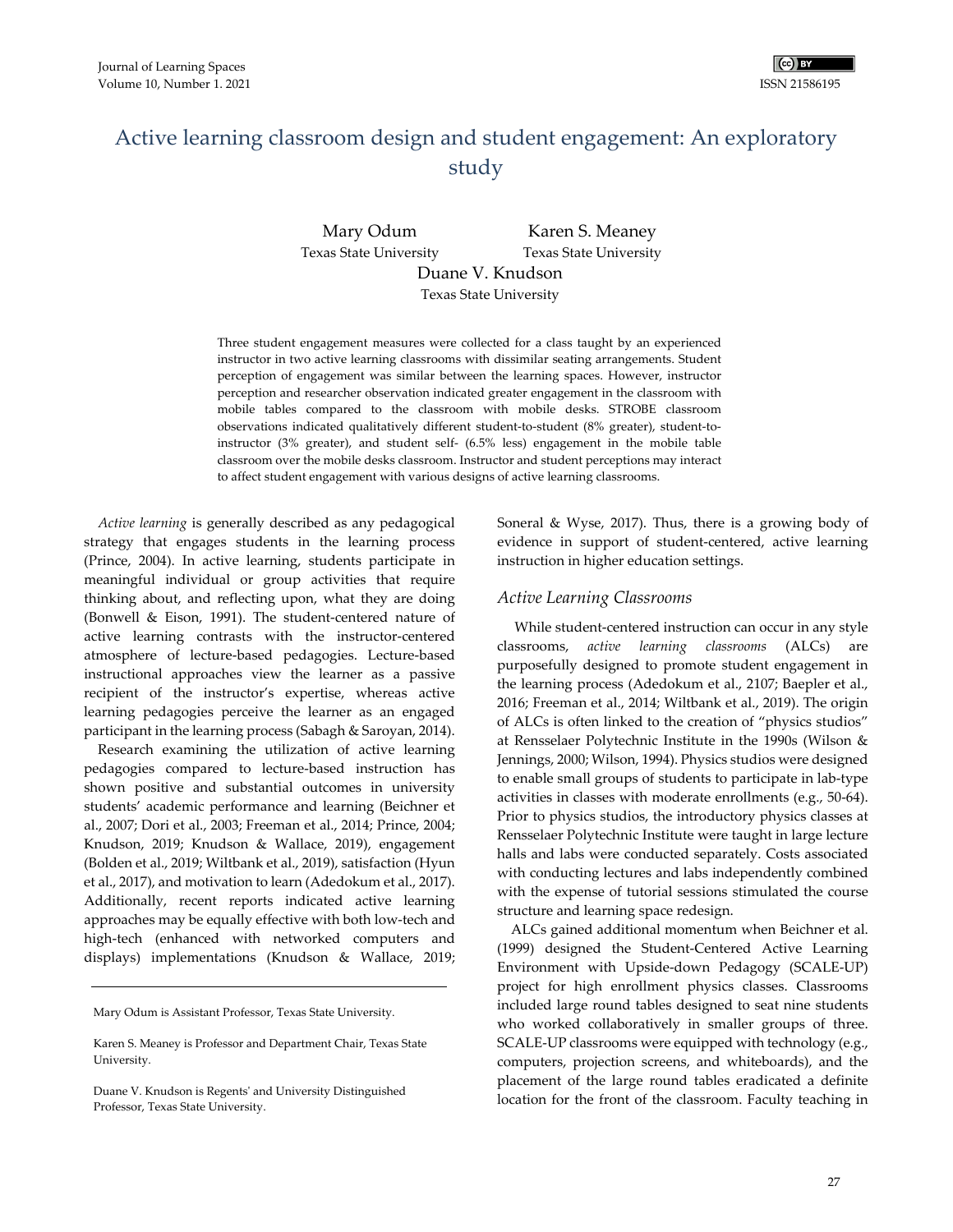SCALE‐UP classrooms utilized student‐centered pedagogies that promoted activity‐based instruction and collaboration with peers.

The Technology Enabled Active Learning (TEAL) initiative occurring at the Massachusetts Institute of Technology during the same time also incorporated active‐ learning instruction in redesigning classrooms for physics courses. In addition, TEAL included electronic technology that afforded students the opportunity to access two‐ and three‐dimensional visualizations of physics principles (Dori et al., 2003). Studies examining the impact of the SCALE‐UP and TEAL projects have demonstrated significant improvement in students' engagement, attitude, problemsolving skills, and learning over traditional lecture instruction (Beichner et al., 2007; Dori et al., 2003).

The SCALE‐UP and TEAL projects heightened academia's interest in, and implementation of, active learning instruction as well as the creation of ALCs. Learning spaces designed to promote active learning methodologies generally include movable chairs and tables, portable white boards, multiple viewing screens, varied levels of computer/electronic technology, and are arranged with no definitive front of the classroom (Baepler et al., 2016; Rands & Gansemer‐Topf, 2017). However, many distinct ALC designs exist with notable variety in the seating arrangement. SCALE‐UP and TEAL classrooms typically included round tables that seated nine students per table enabling students to collaborate in teams of three. However, smaller SCALE‐UP classrooms utilize D‐shaped tables arranged to accommodate classroom space (Beichner, 2014). Other types of classroom seating configurations designed to promote student engagement include mobile square tables with movable chairs (Knudson & Meaney, 2018), moveable rectangular tables (Soneral & Wyse, 2017), trapezoid tables with chairs on coasters and individual mobile chairs (Harvey & Kenyon, 2013). Prior literature comparing traditional classrooms to ALCs are plentiful; however, more investigations are needed to explore differences between distinct ALC designs to inform design decisions and ensure appropriate allocation of limited university funds.

## *Experiences and Perceptions of Active Learning Classrooms*

Evidence suggests student and faculty perceptions of formal learning spaces differ. Odum and colleagues (2020) interviewed faculty and students at the end of an inaugural semester teaching and learning in a newly designed ALC. While both groups preferred the ALC to the previous traditional learning space, faculty identified the modular tables as a barrier to implementing active learning techniques while students identified them as a key to their connectedness with classmates. Granito and Santana (2016) also reported differences between student and faculty perceptions regarding effectiveness of technology and the importance of the physical classroom on student learning. Rezaei (2020) further highlighted student‐instructor perception differences in a recent cross‐sectional survey completed by 771 students and 47 faculty reporting stark differences in perceived utility of the teacher's location in the room and writable surface tables. Despite existing dissimilarity of instructor and student perspectives about learning spaces, a disparate number of past studies have presented only student perceptions of classroom redesign (King et al., 2015). Studies inclusive of all stakeholder perceptions are needed to offer a robust representation of user experiences and perceptions to inform ALC design and utilization.

## *Student Engagement*

A primary goal of active learning pedagogies is to promote student engagement during the learning process. Metzger and Langley's (2020) study highlighted particular patterns of student engagement across 23 classes, including three forms of engagement (listening/processing, discussing, and problem solving) that explained 74% of all observed learning behaviors. Talbert and Mor‐Avi's (2019) review of 37 ALC studies confirmed the positive impact of student‐ engaged instruction on learning outcomes. Moreover, the review highlighted that the aspects of mobility, visual layout of the classroom, and access to tools for learning (e.g., personal and group whiteboards, writeable tabletops, and technology) in ALCs nurtured connectedness among the students and between the student and instructor. Indeed, these aspects are all critical components of ALCs intended to nurture collaborative learning, interactions between students, and the position of the instructor as a facilitator of learning (Park & Choi, 2014).

Prior studies have provided evidence that ALC designs are more conducive than traditional classrooms to fostering students' engagement (Zimmermann et al., 2018) and collaborative learning activities (Clinton & Wilson, 2019). One study comparing a traditional classroom to a technologically‐enhanced ALC reported evidence of casual relationships between classroom type and observed instructor and student engagement behavior (Brooks, 2012). What is lacking in the literature are comparisons of student engagement within dissimilarly designed ALCs controlling for instructor and content.

## *Study Purpose*

The purpose of this study was to explore whether student engagement differed among two sections of a course taught by one instructor in two distinctly designed ALCs. To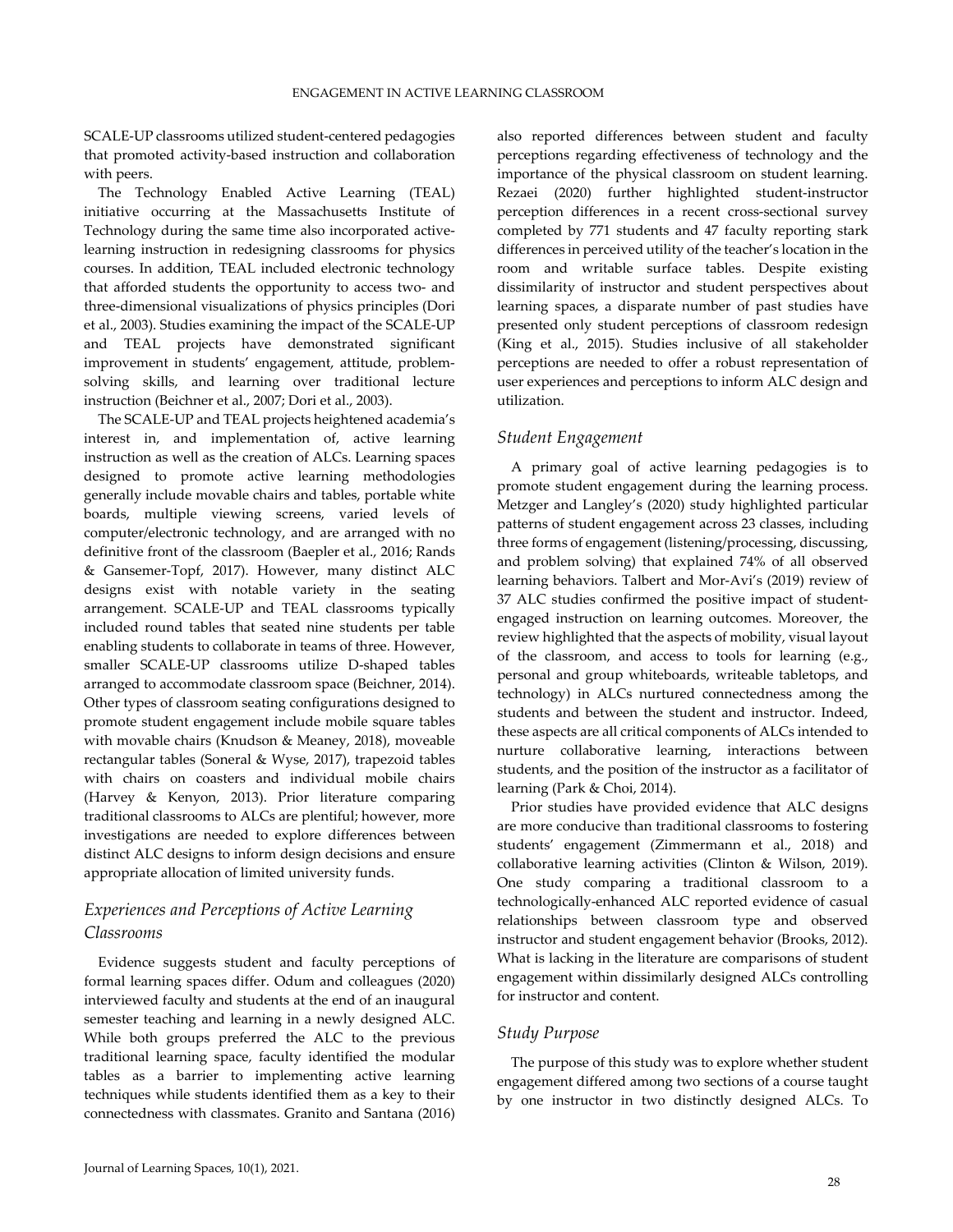achieve data triangulation, perceptions of student engagement were collected from students, the instructor, and the research team. Three research questions guided this inquiry:

- 1. Does self‐reported student engagement differ by classroom?
- 2. Does instructor‐observed student engagement differ by classroom?
- 3. Does researcher‐observed student engagement differ by classroom?

## Method

#### *Context and Sample*

This study occurred at a large public university with a 'doctoral university higher research activity' Carnegie classification and Hispanic Serving Institution designation. During the semester data collection occurred, the university enrolled approximately 38,000 students (approximately 59% women, 56% racial or ethnic minority). The course included in the study was required for majors within the exercise and sports science academic program, housed within an academic department serving nearly 3,000 students (approximately 56% women, 65% racial or ethnic minority).

The department recently transformed two classrooms from traditional to active learning spaces. Classroom renovations included replacing stationary desks with mobile tables and chairs (classroom MT) or mobile desks (classroom MD). Both classroom renovations also included the installation of multiple projection units and mobile whiteboards to support active learning instruction. Additionally, the department delivered a six‐hour professional development program to support faculty transition to the active learning space, a complete description of which is published elsewhere (Knudson & Meaney, 2018).

This study utilized a convenience sample (*n*=62) of two sections of a sophomore‐level exercise and sports science class taught by one instructor. One section attended class in classroom MD and the other in classroom MT. All students in both classroom MD (*n*=25) and MT (*n*=37) were invited to participate. Fifty students consented to participate for a response rate of approximately 81%. Course delivery remained consistent across the sections with identical learning objectives, curriculum, schedule, and assessments. Figure 1 displays classroom photos and further details follow. All study procedures were approved by Texas State University institutional review board.

## *Data Collection*

To achieve triangulation, data collection included three distinct measures of student engagement: (a) student self‐ reports recorded with a brief survey, (b) instructor perceptions shared during an in‐depth interview, and (c) classroom observations completed by the research team. Before the semester began, the instructor provided written consent to participate in the study allowing researchers to: (a) visit the class at the beginning of the semester to invite students to participate and collect student demographic data, (b) observe three lessons in each classroom and collect student engagement data with a survey, and (c) interview the instructor.

## *Student Survey*

At the beginning of the semester, students provided written consent to participate in the study and completed a demographic questionnaire. At the end of each observed class period, students completed a brief self‐engagement scale to report their perceptions of engagement during that class meeting. Students received no compensation for participation. To encourage honest responses, the research team chose to collect student engagement reports anonymously.

To measure student self‐reported engagement, the team selected a 9-item scale published elsewhere (O'Malley et al., 2003) with reported good internal consistency (Cronbach's alpha of .84). Scale instructions requested participants select their level of agreement on a 5‐point Likert scale (strongly disagree to strongly agree) with statements about their learning behaviors in class. Example items include statements about contributions to class activities that day (e.g., "I contributed meaningfully to class discussions today") and their overall self‐assessment of engagement (e.g., "I was mostly an active learner in class today"). The full list of scale items can be seen in Table 2. The research team made no edits to scale items; however, they added examples of passive and active learning behaviors to provide context for students who may have been unfamiliar with these concepts.

#### *Instructor Interview*

At the end of the semester, the lead author conducted an in‐depth interview with the instructor. The interview protocol questions developed for this study asked the instructor to share her perspective of the engagement of students in each classroom throughout the semester and whether the physical set-up of the classroom impacted her instructional methodologies. Upon the instructor's request, the lead author shared the interview protocol in advance so she could prepare thoughtful examples of how the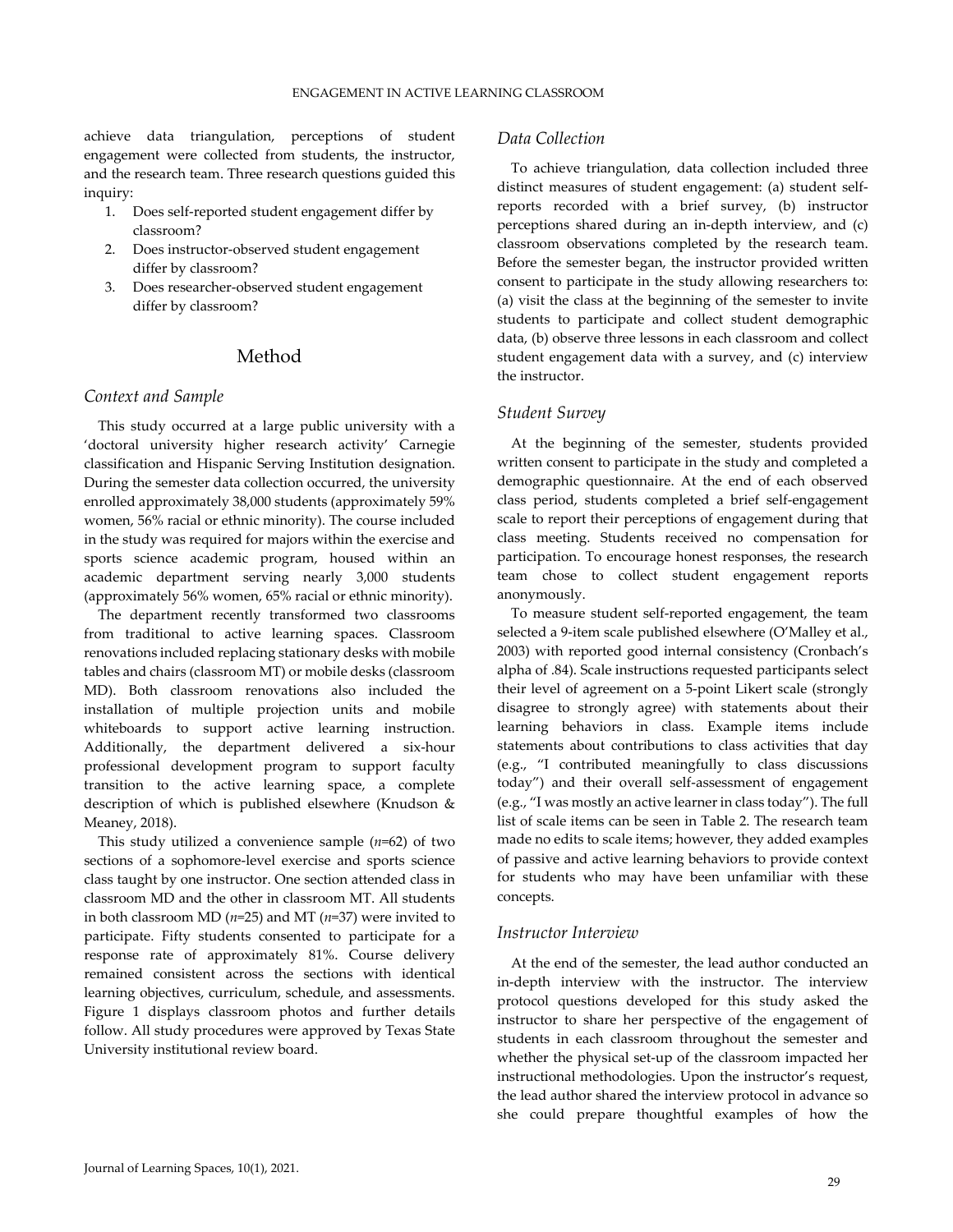

#### *Figure 1.* **Active Learning Classroom Spaces.**

*Note. Top panel: Active learning classroom with mobile desks (classroom MD). Bottom panel: Active learning classroom with mobile tables and chairs (classroom MT). Both classrooms included two projectors with screens on two different classroom walls and mobile whiteboards to support active learning instruction.*

classroom impacted her teaching approach and perceptions of student engagement. The interview occurred in the lead author's office and lasted 36 minutes. The instructor received no compensation and provided written consent to be audio recorded and contacted at a later date for a member check (Lincoln & Guba, 1985).

The instructor had taught full time at the university for 10 years with 5 years of experience implementing active learning pedagogy and 9 years teaching the class of focus. She completed the department training one year before this study began and had taught in the department's inaugural ALC (classroom MT) for two semesters. Department renovations converted classroom MD into an active learning space the summer before this study, so data collection occurred during the inaugural semester after renovations. When asked to describe her teaching approach and philosophy, the instructor replied:

*Active learning is a huge part of my teaching philosophy. I would meet students twice a week, and at least one lesson per week involved cooperative learning, so I'm using one of these [active learning] methodologies. I would incorporate every single day a brain break, at least [one], and then some sort of ice breaker or cooperative learning method. […] My active learning philosophy is definitely strong, meaning that I find it*

*very useful. I have many students say that they love the class, the classroom management, the classroom style, or my teaching style for hands on and partnering that with direct instruction. So, I plan to keep using that. Even with 65 [students enrolled] in my class, I try to use active learning. So, definitely I think that is important to try and meet all the teaching, all of learning styles of adult students, which is, you know, anywhere from direct instruction all the way to corporative learning.*

The instructor shared that her teaching pedagogy included blending direct instruction and active learning methods:

*I don't do direct instruction every class. There's some days that I do a jigsaw, and that will be the entire class instruction. It definitely depends on what the main point of the day is. For example, one day we're talking about socialization and development, and how it impacts the developmental structure. That's a really good day to jigsaw that out, because it's not a super conceptual, you know? It's more big concepts, so it's an easy jigsaw. That's a day that I don't do any direct instruction. It's an easy blend [because] the day before that is more direct instruction, so it's a good break from the more tedious kind of learning direct terms and things like that. I really try to, for the students that like PowerPoint or more dialog or discussion in*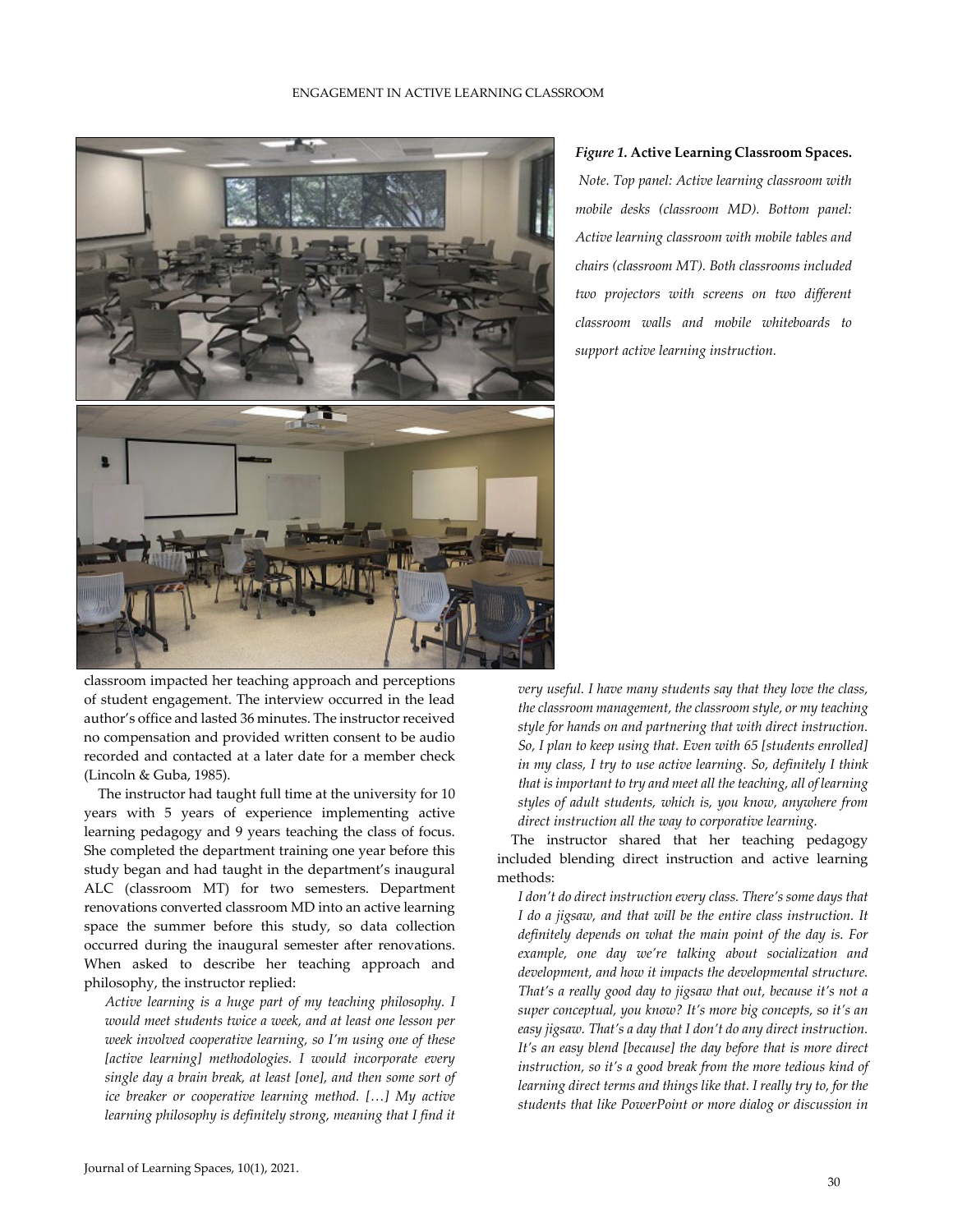*class and that kind of thing, where they are more tied to partner work and things, where you know, I feel like that some students really do well with that, and they like writing notes, and talking with the partner, so even in direct instruction I have them doing partner work, and answering questions as a group, and using like Padlet or some sort of technology. So, even if it's direct instruction they're not just sitting there looking at PowerPoint screen; I do try to blend, even if I'm using PowerPoint.*

#### *Classroom Observations*

The research team used the STROBE observational instrument (O'Malley et al., 2003) to record student engagement on 5‐minute observation cycles. Prior studies have demonstrated adequate inter-rater reliability as demonstrated by kappa coefficients of .79 (O'Malley et al., 2003) and .87 (Alimoglu et al., 2014). The STROBE scoring sheet included macrolevel observations (structure of class, the main teaching activity at the time of data collection, and a global judgment of the proportion of students who appear to be on task) and microlevel observations (instructor and randomly selected student behavior).

Three observers completed a 3‐hour training session and practiced observations in four class sessions (two in each classroom of focus). Kappa coefficients indicated good inter‐ rater reliability for practice observations ( $\kappa$  = .79,  $p$  < .001). Based on practice sessions, the researchers altered the instrument in two minor ways. First, the team adjusted the format of the instrument to facilitate ease of recording data by adding a space for observers to note a quick student description (e.g., "red sweatshirt," "plaid hat," etc.) at the beginning of the 20‐minute cycle to help track students as they moved into sub‐groups. Second, the researchers expanded "tally of questions spoken by student" to also include questions answered by students.

Prior to the semester, the instructor shared a class schedule noting days of active learning techniques in the classroom, which occurred primarily in weeks 1‐8. Weeks 9‐ 15 of the term included a service‐learning component and the class met off campus to apply course concepts in a practical setting. Practice observations in classrooms MD and MT occurred in weeks 2 and 3 (with classes taught by different instructors) with STROBE observation sheet edits and re-training in week 4. Thus, the research team collected data for this study in weeks 5, 6, and 7 with observations of the same three lessons in each learning space.

Two study authors and one graduate student completed observations, with two observers attending three 80‐minute class sessions in each classroom for a total of six observed classes. Before the class began, the two observers visualized the classroom into four quadrants and each observer selected one student per quadrant as a starting point. Four,

5‐minute observations then occurred to complete one observation "cycle" with an observation focused on the students seated immediately in front of, behind, and to either side of the randomly selected student. When students physically moved during the cycle (e.g., for group work), the observers tracked their movement and continued observations. Observers attempted to select a different student in each quadrant for each cycle but repeats did occur due to small class enrollment. Three, 20‐minute observation cycles occurred each class period, for a total of 360 minutes of observation.

## *Data Analysis*

Quantitative analyses occurred with SPSS version 25 and qualitative analysis occurred with NVivo version 12. Given the exploratory nature of the study, an *a priori* type I critical *p*-value of < .05 was used for statistical tests. Missing data were excluded with pairwise deletion. A significant main effect for time was followed‐up with Tukey *post hoc* tests.

## *Student Survey*

Student demographic characteristics were manually entered in SPSS and analyzed descriptively (sex, age, race/ethnicity, class, major, native language). Student self‐ reported engagement data were manually entered into SPSS, items 2 and 6 were reverse coded, and an average of the nine items was calculated (see O'Malley et al., 2003). Scores ranged from 1 to 5 with higher scores indicating greater perceived engagement. Independent samples *t‐*tests assessed differences in overall scores by classroom. Repeated measures ANOVAs could not be performed because data were collected anonymously (student identities were not recorded).

#### *Instructor Interview*

A graduate research assistant drafted an interview transcript with clean speech (Merriam & Tisdell, 2015). The lead author edited the transcript by listening to the recording multiple times, making necessary edits. The lead author conducted a thematic analysis by listening to the recording and reading the transcript and field notes. The simultaneous analysis of written transcripts, audio‐recordings, and field notes has been found to increase effectiveness of qualitative data analysis (Tessier, 2012). The second author provided feedback on the results. During a member check, the participant confirmed findings accurately represented her perceptions and approved all descriptions and quotes for publication.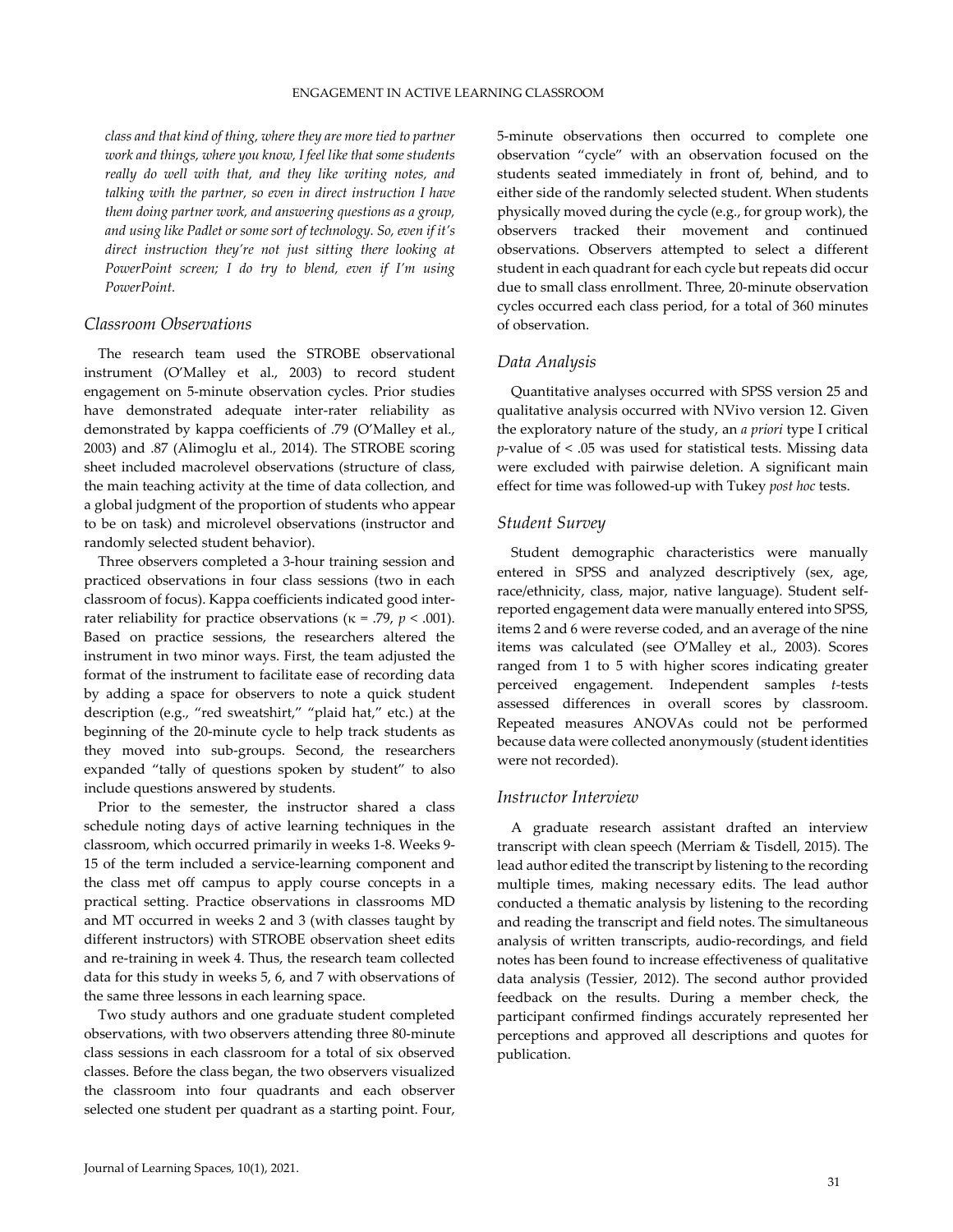## *Classroom Observations*

Classroom observation data from the six observed sessions were tabulated by student learning behavior and entered into SPSS. STROBE engagement sub‐scales were organized by type of observed student engagement behavior: Student-to-student; student-to-instructor; and self-engagement. Independent samples *t*-tests assessed differences in overall mean observed engagement scores by classroom.

## Results

#### *Sample Characteristics*

Participating undergraduate students (*n*=50) were predominately male in both classroom MD (72.7%) and classroom MT (77.8%) with mean ages of 20.4 years and 21.6 years, respectively. Students in both classrooms most frequently reported their race/ethnicity as white only (36.4% and 44.4%, respectively), followed by Hispanic (31.8% and 40.7%, respectively) and Black (22.7% and 7.4%, respectively). Students in classroom MD most commonly reported being juniors (50.0%) while those in classroom MT most commonly reported being sophomores (62.9%). Table 1 presents further sample characteristics.

#### *Student Survey*

Cronbach's alpha (.813) indicated good reliability for student survey data. No statistically significant association was found between student self‐reported engagement and classroom (*t=*(‐.1.71), *p*=.090). Therefore, student perception of overall engagement did not differ (Table 2) by classroom (research question 1). Upon observing mean engagement scores were qualitatively larger over time in both classroom MD (3.9, 4.0, and 4.3, respectively) and classroom MT (4.2, 4.2, and 4.3, respectively), we conducted a one‐way ANOVA to assess differences in overall mean self‐reported student engagement scores by lesson (lesson 1, lesson 2, lesson 3). The ANOVA found, however, that this trend did not reach our standard for statistical significance (F(2,138) = 3.02, p=.052).

#### *Instructor Interview*

Thematic analysis revealed three overarching themes related to the instructor's perceptions of the ALCs and student engagement. The first theme, *classroom design impacted student learning expectations*, revealed the instructor's perception of student learning expectations based on their initial impressions of the learning space. For example, the instructor shared classroom MD students expressed expectations of a traditional, lecture‐style class

based on the physical layout while classroom MT students expressed expectations of team‐based learning on the first day of the term. The second theme, *student engagement differed by classroom design*, revealed how the instructor perceived classroom-specific differences in student-tostudent engagement (sub‐theme 1) as well as engagement with her and instructional activities (sub‐theme 2). The third theme, *barriers to implementing active learning methods*, disclosed obstacles to active learning techniques differed by classroom. Themes, sub‐themes, and representative quotes are presented in Table 3.

The instructor perceived greater student engagement in classroom MT compared to classroom MD and attributed the engagement differences to the learning space design. For example, the instructor noted classroom MT students more effectively engaged from the first day of the semester compared to classroom MD peers. The instructor also stated a preference for classroom MT to deliver active learning pedagogies: "If I could teach in there every day, I would." However, she revealed a preference for either ALC, in general, over traditional, lecture‐style classrooms: "I think we're really lucky as a department to be able to have these active learning classrooms [...] we're lucky to have either one; but obviously if we get the choice, having the table‐type setting would be better." Therefore, student engagement did differ by classroom from the instructor's perspective (research question 2).

#### *Classroom Observations*

Table 4 presents frequencies and proportions of observed student engagement recorded for all subscales of the STROBE observation form. No statistically significant associations were found by classroom for any of the student engagement behaviors: Student‐to‐student engagement behavior (*t*=0.11, *p*=.922); student‐to‐instructor engagement behavior (*t*=1.63, *p*=.179), or student self‐engagement behavior (*t*=0.56, *p*=.590). Therefore, observed student engagement did not differ by classroom design (research question 3).

Mean observed engagement scores were also qualitatively noted to be larger as the course progressed (see Table 4), so ANOVAs were conducted to assess differences in mean

scores over time for the three types of student engagement. No statistically significant associations were found between observations of student-to-student engagement  $(F(2,3) =$ 1.68,  $p = 0.324$ ) or student-to-instructor engagement  $(F(2,3) =$ .01, *p*=.993) and lesson. A statistically significant association was found between STROBE observation of student self‐ engagement  $(F(2,3) = 12.91, p=.034)$  by lesson, with mean observation scores increasing from lesson 1 (29.0) to lesson 2 (50.5) to lesson 3 (61.5).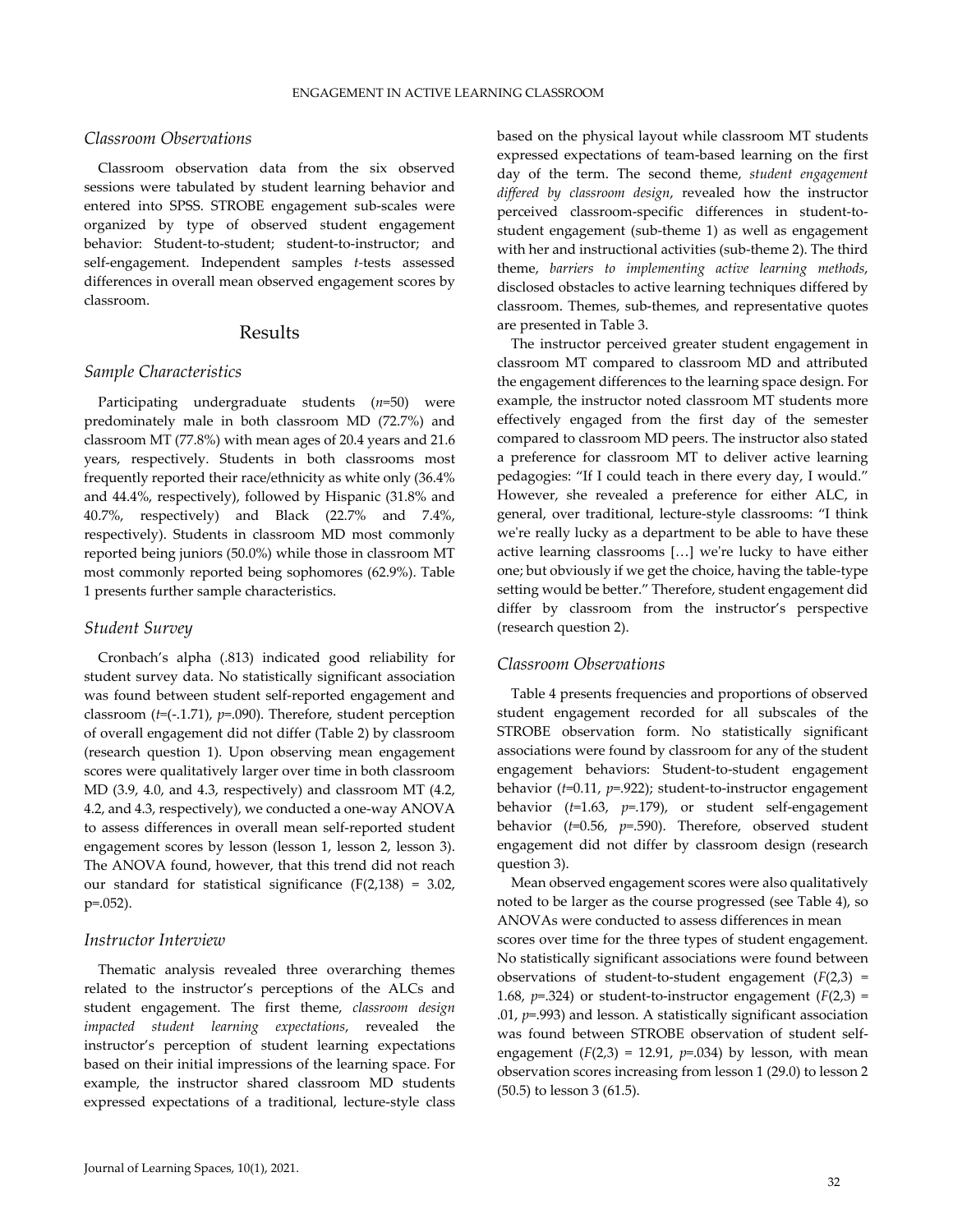## Discussion

This study is unique in its exploration of student engagement in two distinctly designed ALCs from the perspective of students, the instructor, and the research team. Inclusion of multiple stakeholder perspectives achieved data triangulation that strengthens the findings of this exploratory study, as well as the current body of literature that has presented a disparate number of studies including only student perceptions of classroom redesign (King et al., 2015). A more robust exploration of student engagement within distinct ALCs is needed to inform classroom design decisions and ensure appropriate allocation of limited university funding.

Results were inconclusive on the effect of the ALC design on student engagement. The instructor qualitatively perceived differences in student engagement by classroom with the MT fostering more interaction than the MD design. Conversely, classroom differences in student self‐reports and classroom observations of engagement failed to achieve statistical significance. This difference in perceptions of active learning spaces between students and the instructor was consistent with recent investigations exploring student and faculty perceptions of the impact of ALCs (Granito & Santana, 2016; Odum et al., 2020; Rezaei, 2020).

The instructor unwaveringly viewed student engagement in classroom MT to be better than student engagement in classroom MD from the initial class meeting to the end of the semester. The main design difference in the two learning spaces was seating structures (i.e., desks versus tables); otherwise, the classrooms contained comparable technologies and tools to facilitate active learning modalities. Whether the instructor's perspective was representative of other faculty was beyond the scope of the current study and future investigations with more faculty members may be beneficial to explore a broader range of instructor experiences. It is conceivable that developmental activities held in the learning spaces that allow faculty to experience the space as a learner, identify constraints of the classroom tools, and plan their teaching approach for the space (Birdwell & Uttamchandani, 2019) may be beneficial.

Observed classroom MT engagement scores were qualitatively larger for STROBE measurements of student‐ to‐student and student‐to‐instructor engagement (8% and 3%, respectively), while student self‐reports of engagement were qualitatively smaller (6.5%) compared to classroom MD. This trend of engagement scores was consistent with expectations of the types of student engagement behaviors during team‐based learning activities. Similarly, mean scores for student perceptions of engagement were qualitatively higher (1‐6%) for each lesson in classroom MT compared to classroom MD (Table 2). Reliability analyses indicated good reliability for both student survey and STROBE observation measures, but there is limited previous research or understanding of what increase in these scores is pedagogically meaningful (Hunt et al., 2003; Kelly et al., 2005; O'Malley et al., 2003). While these measures of student engagement showed no clear differences by learning space in this study, other than qualitatively confirming the instructor's perception of greater engagement in classroom MT compared to classroom MD, future studies with larger samples are recommended to explore whether student engagement differs in dissimilar ALCs.

Mean scores from STROBE observations and from student surveys qualitatively increased in both classrooms during the observation period. Researcher‐recorded observations of engagement behaviors were dramatically (96 to 126%) larger for lesson 3 compared to lesson 1 (Table 4). Increases in student perception of engagement over this time was smaller (1-6%) than the observational measures, but followed a similar trend (Table 2). Together, this evidence supports the conclusion that the active learning instruction with this instructor and these ALCs increased student engagement as the semester progressed, with engagement levels consistent with prior research on active learning strategies (Alimoglu et al., 2014; Kelly et al., 2005).

Data from STROBE observations revealed student-tostudent was the most frequently noted engagement behavior in both classrooms during the observed class sessions, followed by student-to-instructor and self-engagement (Table 4). Consistent with the instructor's perception that classroom MD students kept to themselves unless prompted to work together, the STROBE observations for self‐ engagement behavior was qualitatively larger (6.5%) in classroom MD compared to classroom MT. The current study of classroom observations found proportionately more student-to-instructor engagement than reported in previous studies with similar classroom settings (Hunt et al., 2003; Kelly et al., 2005).

While results indicated these two classroom designs were not associated with observed and perceived differences in student engagement, it is possible the small sample size had inadequate statistical power to detect small effects between these two designs. Also, a ceiling effect of high student self‐ reported engagement could limit the ability to detect medium or large change in the student perceptions over time or between classrooms. Because statistical significance calculations are influenced by sample size, we recommend additional studies with larger samples to examine whether a direct association exists between ALC design and student engagement, irrespective of instructor and curriculum.

#### *Limitations*

Several limitations of this study should be considered. First, this study was limited to a small, convenience sample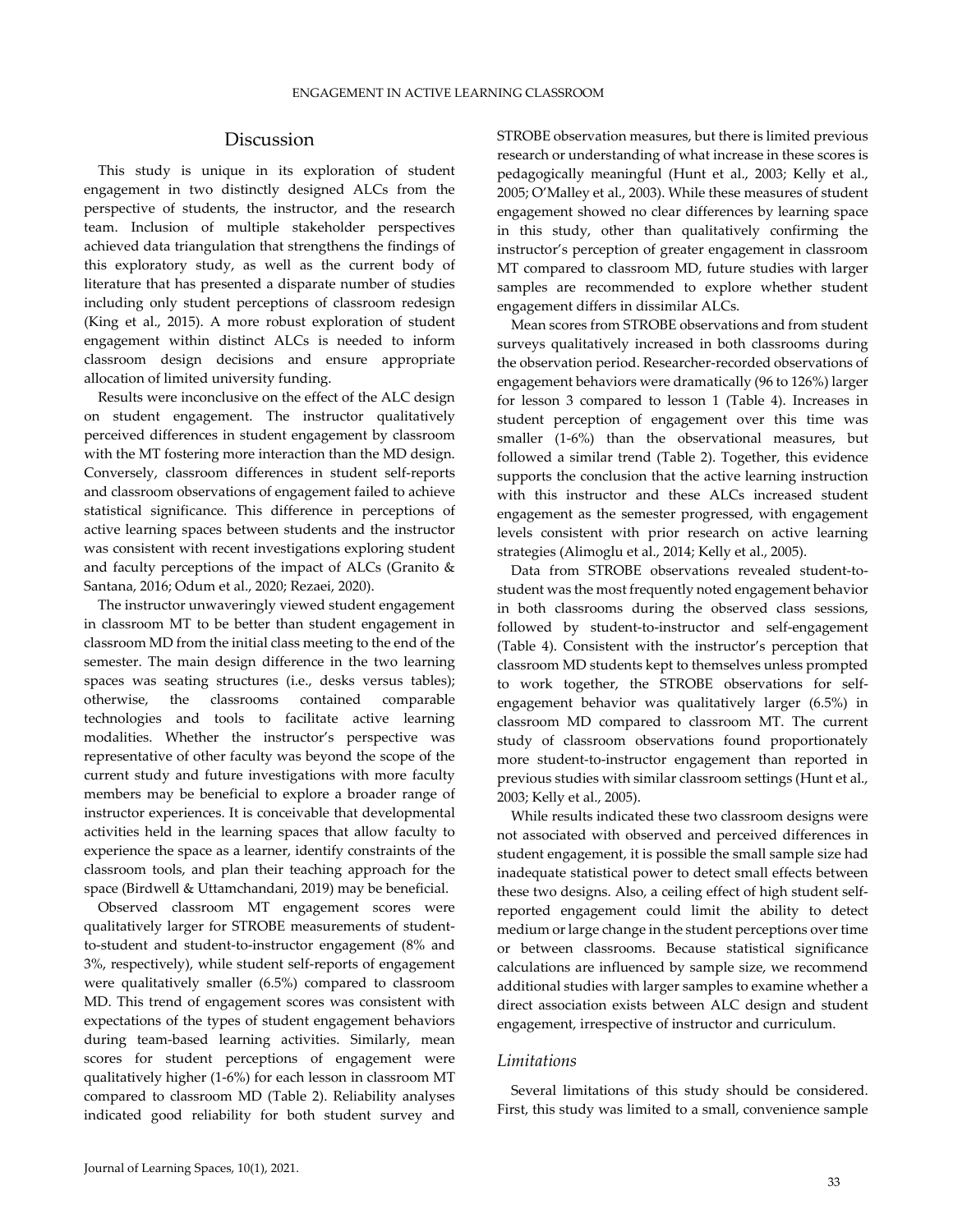of two sections of a course taught by one instructor at one institution, limiting generalizability of results. This weakness was mediated by good control of room and instructor variables. The three‐prong approach to measuring student engagement from the perspective of the instructor, the research team, and the students also provided rich data that achieved data source triangulation, which strengthened findings (Carter et al., 2014).

Second, student self‐reported engagement data relied upon the truthfulness of participant responses. Nevertheless, analysis of reverse score scale items revealed no signs of deception. Anecdotally, while talking to students after observed class sessions, most students reported actively participating during most of the class period, which corroborates the self‐report survey data and the observation data.

Third, this study explored instructor perceptions of student engagement qualitatively with an in‐depth interview, yielding findings inherently limited by time and context (Lincoln & Guba, 1985). However, best practices for data collection and analysis strengthened the robustness of data. Specifically, the following methodological decisions and techniques strengthened findings: (a) multiple members of the research team conducted data analysis, (b) analysis included audio‐recordings and field notes in addition to the written transcript, and (c) a member check indicated participant agreement with accurateness of findings. It is also possible that preference for the MT classroom could be unconsciously communicated and influence student perceptions of engagement. We do not believe this was an issue given the instructor expressed a positive view of both classrooms in her preference for implementing active learning pedagogy.

Fourth, the STROBE observation process was limited to recording behaviors perceptible to observers. For example, students who appear to be looking at the textbook might be recorded as "reading" and "self/notes" when they could actually have been lost in thought and not reading. Thus, the STROBE data relied heavily on the assumption that students who appeared to be engaged in the recorded behavior actually were, and the STROBE may misclassify some student behaviors. However, given the high level of agreement evident from inter‐reliability tests and a lack of significant coding differences among individual observers, this seems highly unlikely. Additionally, qualitative increases in engagement noted on the STROBE observations were corroborated by results of quantitative student survey data and qualitative instructor perceptions. Furthermore, the STROBE values in this study are similar regarding proportion of self‐engaged behaviors, but indicate less student-to-student engagement and more student-toinstructor engagement than a prior study observing team learning (Kelly et al., 2005).

## Conclusion

This study confirmed increases in student engagement over time with active learning in two redesigned classrooms with instruction by an experienced faculty member, but results were inconclusive on whether student engagement in the two ALCs were different. Trends for this instructor, student, and observation data warrant replication or extension studies with larger samples and across other disciplines. Specifically, future studies should explore whether dissimilar ALC design independently impacts the apparent interaction of instructor and student perspectives affecting student engagement.

## References

- Adedokum, O. A., Parker, L. C., Henke, J. N., & Burgess, W. D. (2017). Student perceptions of a 21st century learning space. *Journal of Learning Spaces, 6*(1), 1‐13.
- Alimoglu, M. A., Sarac, D. B., Alparslan, D., Karakas, A. A., & Altintas, L. (2014). An observational tool for instructor and student behaviors to measure in‐class learner engagement: A validation study. *Medical Education Online, 19*(1). https://doi.org/10.3402/meo.v19.24037
- Baepler, P., Walker, J. D., Brooks, D. C., Saichaie, K., & Petersen, C. I. (2016). *A guide to teaching in the active learning classroom*. Sterling, VA: Stylus Publishing.
- Beichner, R. J. (2014). History and evolution of active learning spaces. *New Directions for Teaching and Learning*, *137*, 9‐16. https://doi.org/10.1002/tl.20081
- Beichner, R. J., Bernold, L., Burniston, E., Dail, P., Felder, J., Gastineau, M., Gjertsen, M., & Risley, J. (1999). Case study of the physics component of an integrated curriculum. *American Journal of Physics*, *67*, S16. https://doi.org/10.1119/1.19075
- Beichner, R. J., Saul, J. M., Abbott, D. S., Morse, J. J., Deardorff, D. L., Allain, R., J., Bonham, S. W., Dancy, M. H., & Risley, J. S. (2007). The student‐centered activities for large enrollment programs (SCALE‐UP) project. *Reviews in Physics Education Research, 1*(1). https://www.per‐central.org/items/detail.cfm?ID=4517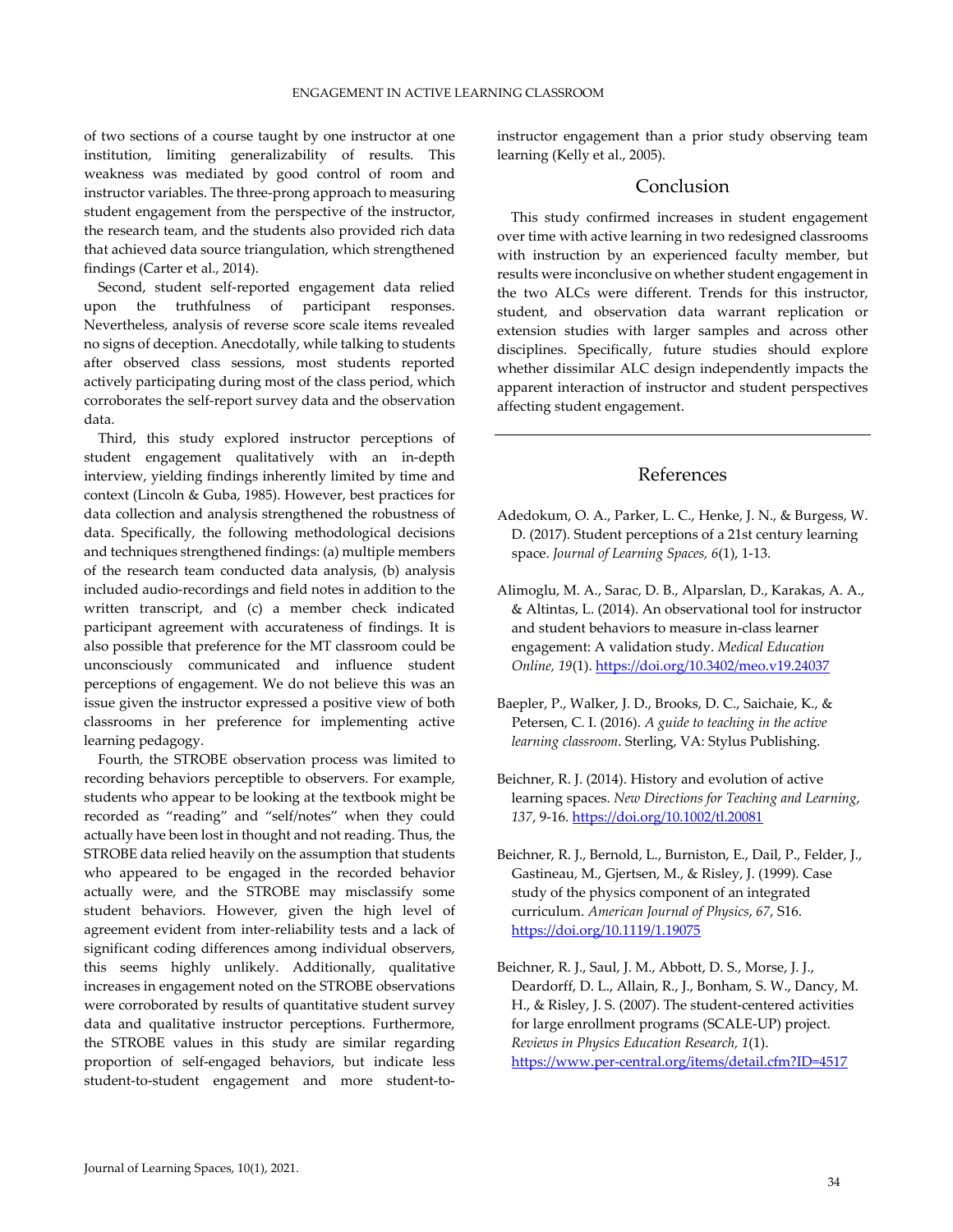Birdwell, T., & Uttamchandani, S. (2019). Learning to teach in space: Design principles for faculty development in active learning classrooms. *Journal of Learning Spaces, 8*(1), 19‐27. https://libjournal.uncg.edu/jls/article/view/1768

Bolden, E. C., Oestreich, T. M., Kenney, M. J., & Yuhnke, B. T. (2019). Location, location, location: A comparison of student experience in a lecture hall to a small classroom using similar techniques. *Active Learning in Higher Education, 20*(2), 139‐152. https://doi.org/10.1177/1469787417742018

Bonwell, C.C. and Eison, J.A. (1991). Active Learning: Creating Excitement in the Classroom. (ASHE‐ERIC Higher Education Report No. 1, 1991). Washington, D.C.: George Washington University Clearinghouse on Higher Education.

Brooks, D. C. (2012). Space and consequences: The impact of different formal learning spaces on instructor and student behaviour. *Journal of Leaning Spaces, 1*(2). http://libjournal.uncg.edu/jls/article/view/285/275

Carter, N., Bryant‐Lukosius, D., DiCenso, A., Blythe, J., & Neville, A. J. (2014). The use of triangulation in qualitative research. *Oncology Nursing Forum, 41*, 545– 547. https://doi.org/10.1188/14.ONF.545‐547

Clinton, V., & Wilson, N. (2019). More than chalkboards: Classroom spaces and collaborative learning attitudes. *Learning Environments Research, 22,* 325‐344. https://doi.org/10.1007/s10984‐019‐09287‐w

Dori, Y. J., Belcher, J., Bessette, M., Danziger, M., McKinney, A., & Hult, E. (2003). Technology for active learning. *Materials Today*, *6*(12), 44‐49. https://doi.org/10.1016/S1369‐7021(03)01225‐2

Freeman, S., Eddy, S. L., McDonough, M., Smith, M. K., Okoroafor, N., Jordt, H., & Wenderoth, M. P. (2014). Active learning increases student performance in science, engineering, and mathematics. *Proceedings of the National Academy of Sciences, 111*, 8410‐8415. https://doi.org/101073/pas.1319030111

Granito, V. J., & Santana, M. E. (2016). Psychology of learning spaces: Impact on teaching and learning. *Journal of Learning Spaces, 5*(1). http://libjournal.uncg.edu/jls/issue/view/117

Harvey, E. J., & Kenyon, M. C. (2013). Classroom seating considerations for 21st century students and faculty.

*Journal of Learning Spaces, 2*(1). http://libjournal.uncg.edu/jls/article/view/578/454

- Hunt, D. P., Haidet, P., Coverdale, J. H., & Richards, B. (2003). The effect of using team learning in an evidence‐ based medicine course for medical students. *Teaching and Learning in Medicine, 15*(2), 131‐139. https://doi.org/10.1207/S15328015TLM1502\_11
- Hyun, J., Ediger, R., & Donghun, L. (2017). Students' satisfaction on their learning process in active learning and traditional classrooms. *International Journal of Teaching and Learning in Higher Education, 29*(1), 108‐118. http://www.isetl.org/ijtlhe/pdf/IJTLHE2452.pdf
- Kelly, P. A., Haidet, P., Schneider, V., Searle, N., Seidel, C. L., & Boyd, F. R. (2005). A comparison of in‐class learner engagement across lecture, problem‐based learning, and team learning using the STROBE classroom observational tool. *Teaching and Learning in Medicine, 17*(2), 112‐118. https://doi.org/10.1207/s15328015tlm1702\_4
- King, E., Foss, J., Sinclair, J., & Sitthiworachart, J. (2015). Exploring the impact of a flexible, technology‐enhanced teaching space on pedagogy. *Innovations in Education and Teaching International, 52*(5), 522‐535. https://doi.org/10.1080/14703297.2014.896222
- Knudson, D. (2019). Do low‐tech active learning exercises influence biomechanics student's epistemology of learning? *Sports Biomechanics.* Advance online publication. https://doi.org/10.1080/14763141.2019.1682650
- Knudson, D., & Meaney, K. S. (2018). Promoting active learning instruction and research (PALIR) in kinesiology. *Kinesiology Review, 7*(4), 328‐331. https://doi.org/10.1123/kr.2018‐0047

Knudson, D., & Wallace, B. (2019). Student perceptions of low‐tech active learning and mastery of introductory biomechanics concepts. *Sports Biomechanics.* Advance online publication. https://doi.org/10.1080/14763141.2019.1570322

- Lincoln, Y. S., & Guba, E. G. (1985). *Naturalistic inquiry.* Newbury Park: Sage.
- Merriam, S. B., & Tisdell, E. J. (2015). *Qualitative research: A guide to design and implementation (4th edition).* San Francisco: Jossey‐Boss.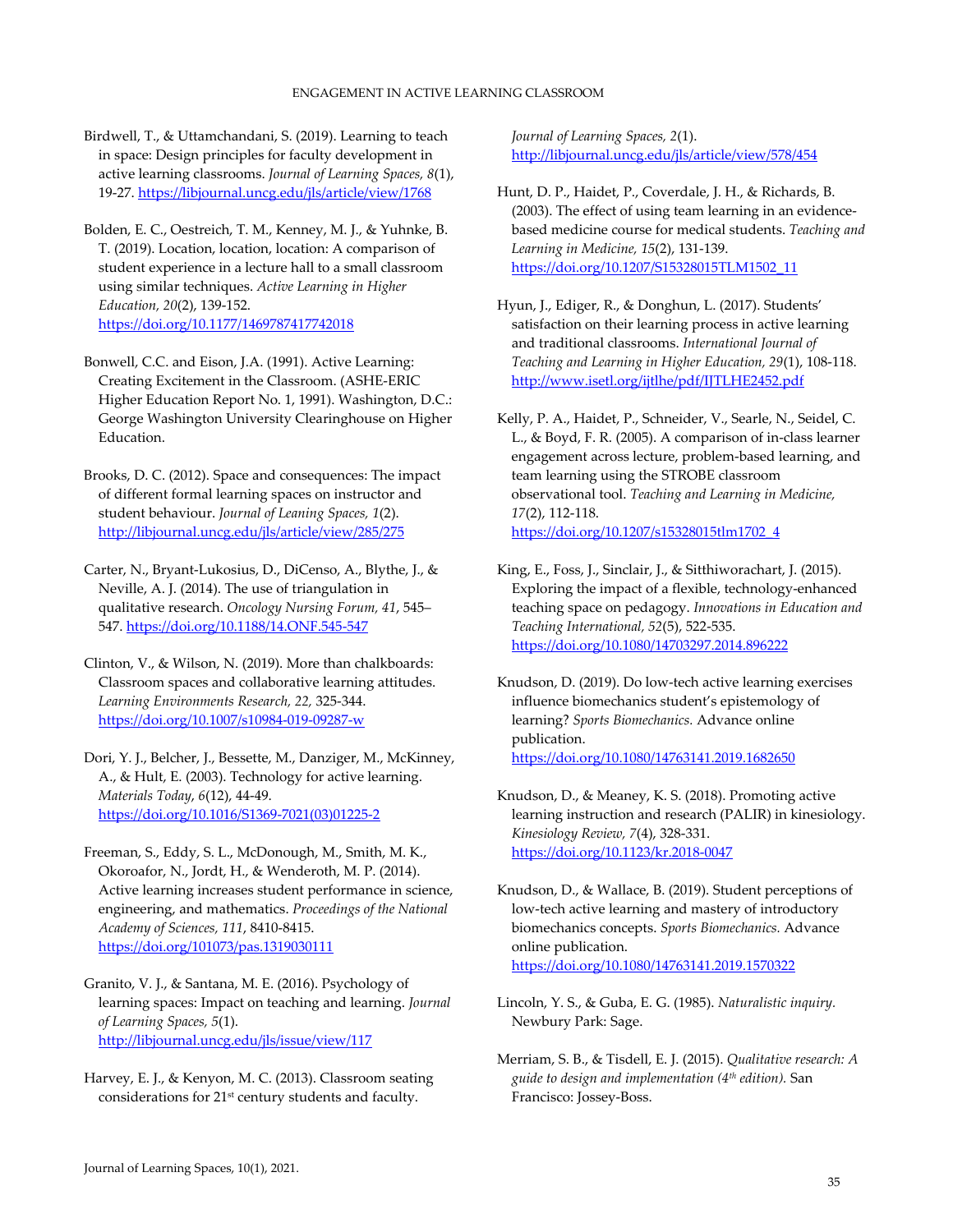Metzger, K. J., & Langley, D. (2020). The room itself is not enough: Student engagement in active learning classrooms. *College Teaching, 68*(3), 150‐160. https://doi.org/10.1080/87567555.2020.1768357

- Odum, M., Meaney, K. S., & Knudson, D. V. (2020). Active learning training and classroom renovation: Exploring student and faculty perceptions in health and human performance disciplines. *Journal of Learning Spaces, 9*(1), 42-53. http://libjournal.uncg.edu/jls/article/view/1922
- O'Malley, K. J., Moran, B. J., Haidet, P., Seidel, C. L., Schneider, V., Morgan, R. O., Kelley, P. A., & Richards, B. (2003). Validation of an observation instrument for measuring student engagement in health professions settings. *Evaluation & the Health Professions, 26*(1), 86‐103. https://doi.org/10.1177/0163278702250093
- Park, E. L., & Choi, B. K. (2014). Transformation of classroom spaces: Traditional versus active learning classroom in colleges. *Higher Education, 68*, 749‐771. https://doi.org/10.1007/s10734‐014‐9742‐0
- Prince, M. (2004). Does active learning work? A review of the research. *Journal of Engineering Education*, *93*, 223‐231. https://doi.org/10.1002/j.2168‐9830.2004.tb00809.x
- Rands, M. L., & Gansemer‐Topf, A. M. (2017). The room itself is active: How classroom design impacts student engagement. *Journal of Learning Spaces, 6*(1), 26‐33. http://libjournal.uncg.edu/jls/article/view/1286
- Rezaei, A. (2020). Groupwork in active learning classrooms: Recommendations for users. *Journal of Learning Spaces, 9*(2). http://libjournal.uncg.edu/jls/article/view/1965
- Sabagh, Z., & Saroyan, A. (2014). Professors' perceived barriers and incentives for teaching improvement.

*International Education Research, 2*(3), 18‐40. https://doi.org/10.12735/ier.v2i3p18

- Soneral, P. A. G., & Wyse, S. A. (2017). A SCALE‐UP mock‐ up: Comparison of learning gains in high‐ and low‐tech active‐learning environments. *CBE‐Life Sciences Education, 16*(ar12). http://doi.org/10.1187/cbe.16‐07‐0228
- Talbert, R., & Mor‐Avi, A. (2019). A space for learning: An analysis of research on active learning spaces. *Heliyon, 5*, 1‐19. https://doi.org/10.1016/j.heliyon.2019.e02967
- Tessier, S. (2012). From field notes, to transcripts, to tape recordings: Evolution or combination? *International Journal of Qualitative Methods, 11*(4), 446‐460. https://doi.org/10.1177/160940691201100410
- Wilson, J. M. (1994). The CUPLE physics studio. *The Physics Teacher, 32*(9), 518‐523. https://doi.org/10.1119/1.2344100
- Wilson, J. M., & Jennings, W. C. (2000). Studio courses: How information technology is changing the way we teach, on campus and off. *Proceedings of the IEEE, 88*(1), 72‐80. https://doi.org/10.1109/5.811603
- Wiltbank, L. B., Williams, K. R., Marcinak, L., & Momsen, J. L. (2019). Contrasting cases: Students' experiences in an active‐learning biology classroom. *CBE‐Life Sciences Education, 18*(ar33). https://doi/10.1187/cbe.19‐01‐0006
- Zimmermann, P. A., Stallings, L., Pierce, R. L., & Largent, D. (2018). Classroom interaction redefined: Multidisciplinary perspectives on moving beyond traditional classroom spaces to promote student engagement. *Journal of Learning Spaces, 7*(1), 45‐61. http://libjournal.uncg.edu/jls/article/view/1601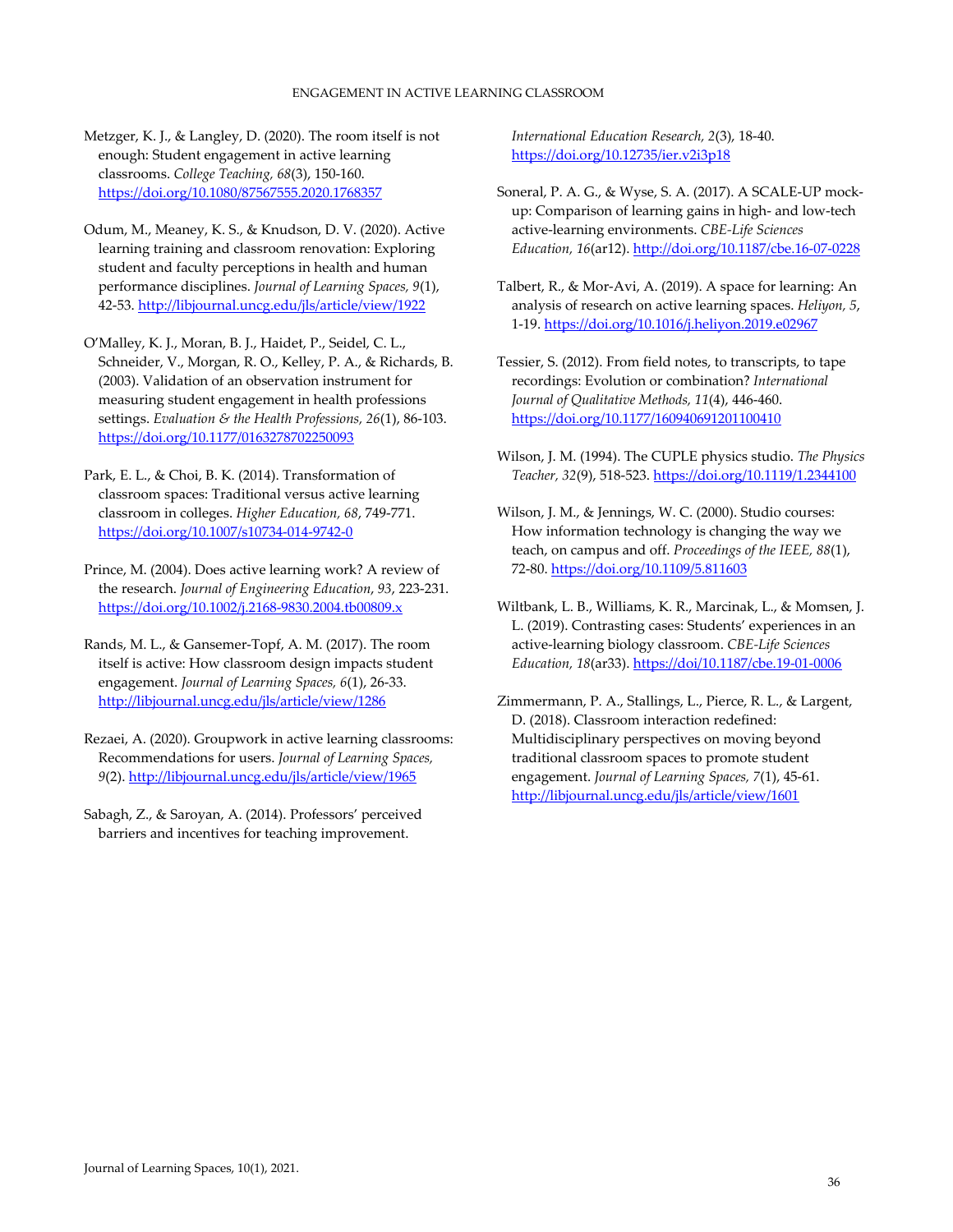

# **Appendix**

| Table 1. Sample Characteristics (n=50)                                                                                    |                     |               |                     |                                    |  |  |
|---------------------------------------------------------------------------------------------------------------------------|---------------------|---------------|---------------------|------------------------------------|--|--|
|                                                                                                                           | <b>Classroom MD</b> |               | <b>Classroom MT</b> |                                    |  |  |
|                                                                                                                           | $\mathbf n$         | $\frac{0}{0}$ | $\mathbf n$         | $\mathbf{O}_{\mathbf{O}}^{\prime}$ |  |  |
| <b>Sex</b>                                                                                                                |                     |               |                     |                                    |  |  |
| Male                                                                                                                      | 16                  | 72.7          | 21                  | 77.8                               |  |  |
| Female                                                                                                                    | 5                   | 22.7          | 6                   | 22.2                               |  |  |
| Age                                                                                                                       |                     |               |                     |                                    |  |  |
| Mean age (years)                                                                                                          | 20.4                |               | 21.6                |                                    |  |  |
| Race/ethnicity                                                                                                            |                     |               |                     |                                    |  |  |
| Asian                                                                                                                     | $\boldsymbol{0}$    | 0.0           | $\mathbf{1}$        | 3.7                                |  |  |
| <b>Black or African American</b>                                                                                          | 5                   | 22.7          | $\overline{2}$      | 7.4                                |  |  |
| Hispanic or Latino                                                                                                        | $\overline{7}$      | 31.8          | 11                  | 40.7                               |  |  |
| Native Hawaiian or other Pacific Islander                                                                                 | $\boldsymbol{0}$    | 0.0           | $\mathbf{1}$        | 3.7                                |  |  |
| White                                                                                                                     | 8                   | 36.4          | 12                  | 44.4                               |  |  |
| <b>Student Classification</b>                                                                                             |                     |               |                     |                                    |  |  |
| Freshman                                                                                                                  | $\overline{2}$      | 9.1           | $\mathbf{1}$        | 3.7                                |  |  |
| Sophomore                                                                                                                 | 9                   | 40.9          | 17                  | 62.9                               |  |  |
| Junior                                                                                                                    | 11                  | 50.0          | 7                   | 25.9                               |  |  |
| Senior                                                                                                                    | $\boldsymbol{0}$    | 0.0           | $\overline{2}$      | 7.4                                |  |  |
| English native language                                                                                                   |                     |               |                     |                                    |  |  |
| Yes                                                                                                                       | 19                  | 86.3          | 25                  | 92.6                               |  |  |
| N <sub>o</sub>                                                                                                            | 3                   | 13.6          | $\overline{2}$      | 7.4                                |  |  |
| Note $MD =$ active learning classroom with mobile desks group: $MT =$ active learning classroom with mobile tables group: |                     |               |                     |                                    |  |  |

mobile desks group; MT = active learning classroom with mobile tables group; *Note.*  $MD =$  active learning classroor.<br>Differences in *n* due to missing data.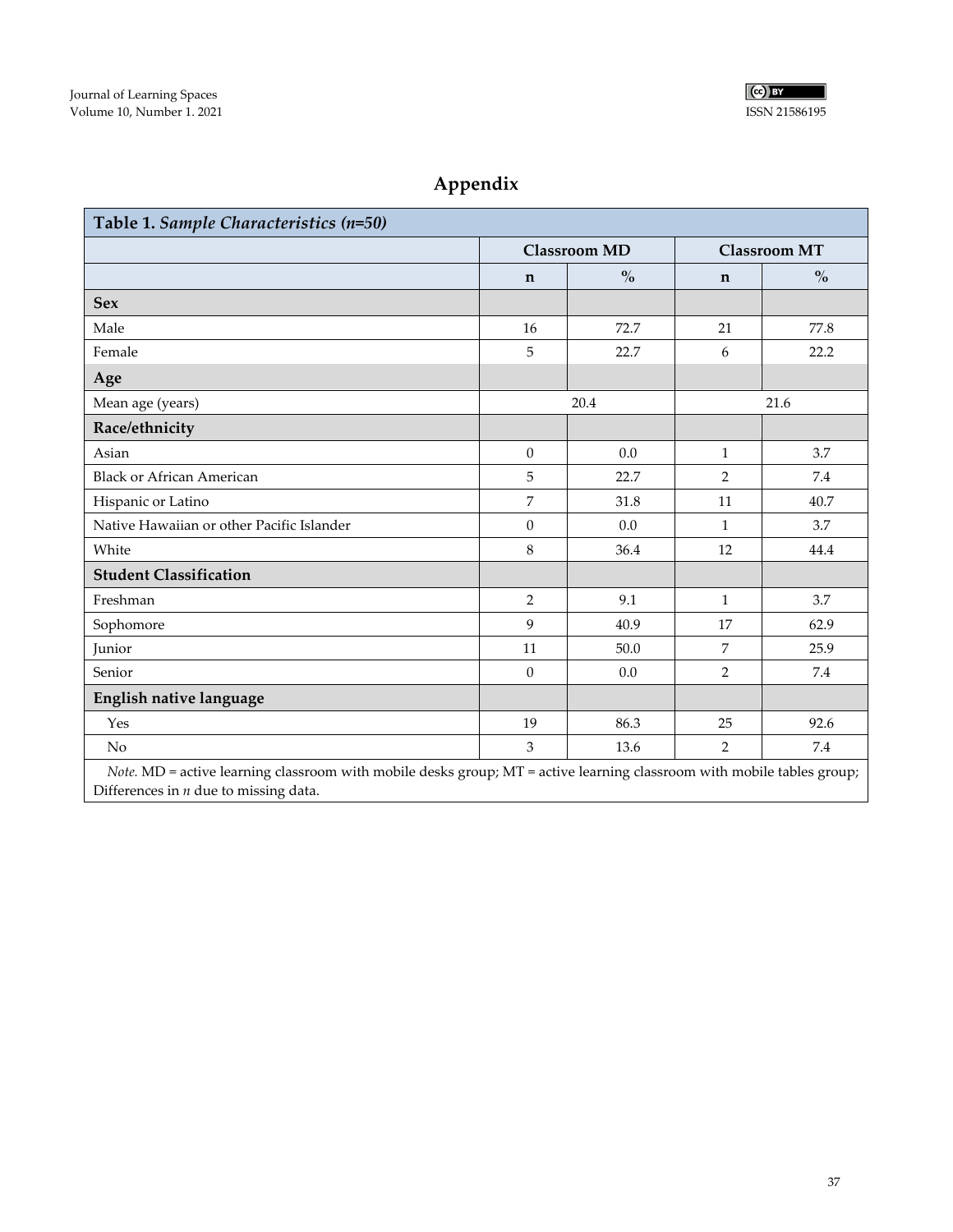| Table 2. Means and Standard Deviations of Student Perceptions of Engagement |                                            |           |     |           |  |
|-----------------------------------------------------------------------------|--------------------------------------------|-----------|-----|-----------|--|
| <b>Item</b>                                                                 | <b>Classroom MD</b><br><b>Classroom MT</b> |           |     |           |  |
|                                                                             | M                                          | <b>SD</b> | M   | <b>SD</b> |  |
| I contributed meaningfully to class discussions today                       | 4.2                                        | .77       | 4.3 | .87       |  |
| I was not paying attention most of the time in class*                       | 4.3                                        | .75       | 4.5 | .84       |  |
| I contributed my fair share to class discussions                            | 4.0                                        | .88       | 4.2 | .86       |  |
| I participated in class discussions today                                   | 4.1                                        | .92       | 4.3 | .81       |  |
| I talked in class with other students about class material                  | 4.6                                        | .53       | 4.7 | .48       |  |
| I was mostly a passive learner in class today*                              | 2.5                                        | 1.08      | 2.6 | 1.35      |  |
| I paid attention most of the time in class                                  | 4.6                                        | .56       | 4.6 | .54       |  |
| I was mostly an active learner in class today                               | 4.1                                        | .95       | 4.5 | .82       |  |
| Most students were actively involved in class today                         | 4.4                                        | .72       | 4.5 | .68       |  |
| Total                                                                       | 4.1                                        | .52       | 4.2 | .52       |  |

*Note.* Self-perception of engagement scores from 1 to 5 from the instrument by O'Malley et al. (2003). MD = active learning classroom with mobile desks group; MT = active learning classroom with mobile tables group; asterisks denote survey items that were reverse coded.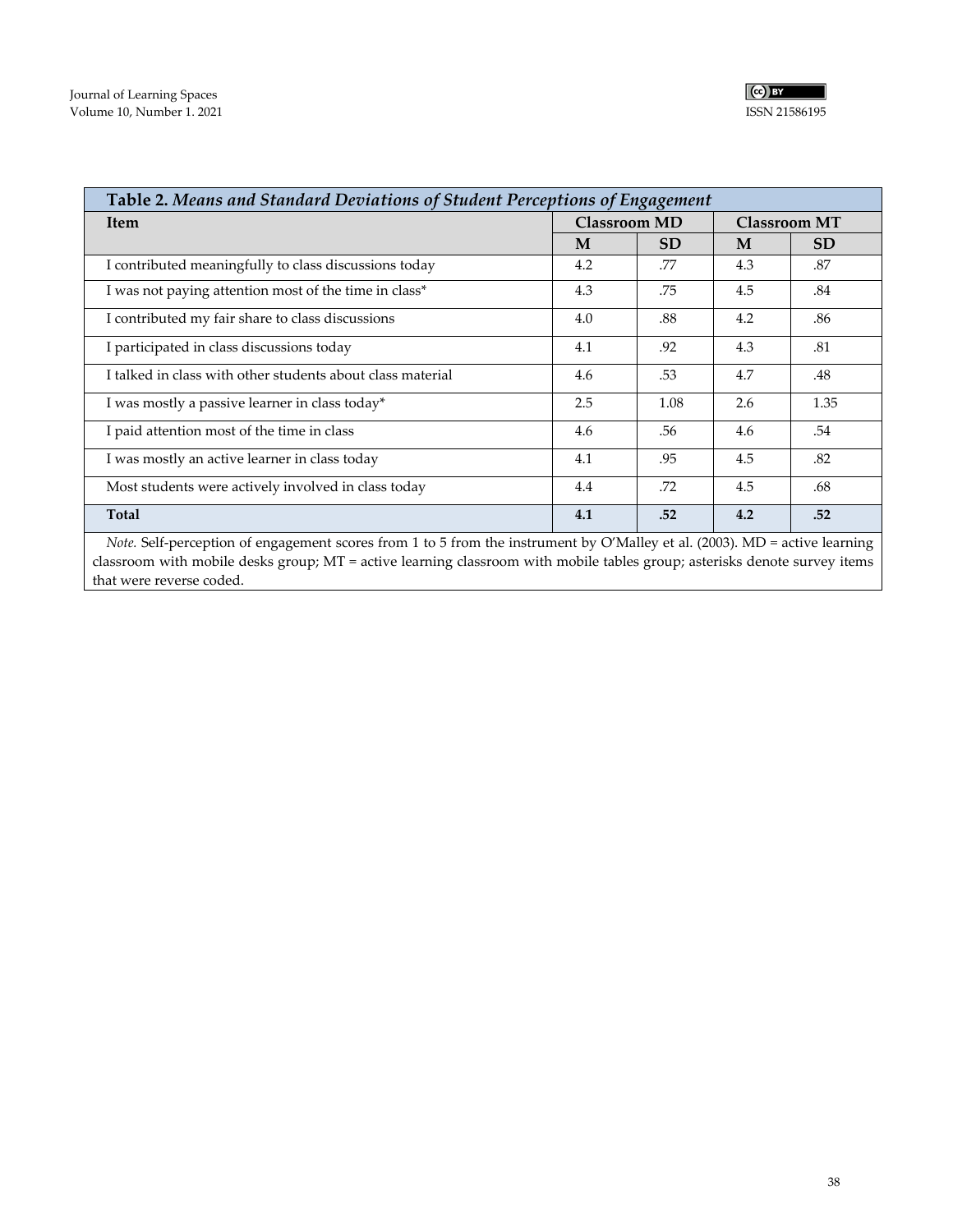| Table 3. Instructor Perceptions of Student Engagement         |                                                                                                                                                                                                                                                                                                                                                                                                                                                                                                                                                                                                                                                                                                                                                                                                                                                                                                                                                                                                                                                                                                                                                                                                                                                                                                                                                                                                                                                                                                                                                                                                                                                                                                                                                                                                                                                                                                                                                                                                                                                  |  |  |  |
|---------------------------------------------------------------|--------------------------------------------------------------------------------------------------------------------------------------------------------------------------------------------------------------------------------------------------------------------------------------------------------------------------------------------------------------------------------------------------------------------------------------------------------------------------------------------------------------------------------------------------------------------------------------------------------------------------------------------------------------------------------------------------------------------------------------------------------------------------------------------------------------------------------------------------------------------------------------------------------------------------------------------------------------------------------------------------------------------------------------------------------------------------------------------------------------------------------------------------------------------------------------------------------------------------------------------------------------------------------------------------------------------------------------------------------------------------------------------------------------------------------------------------------------------------------------------------------------------------------------------------------------------------------------------------------------------------------------------------------------------------------------------------------------------------------------------------------------------------------------------------------------------------------------------------------------------------------------------------------------------------------------------------------------------------------------------------------------------------------------------------|--|--|--|
| <b>Theme</b>                                                  | Representative quotes                                                                                                                                                                                                                                                                                                                                                                                                                                                                                                                                                                                                                                                                                                                                                                                                                                                                                                                                                                                                                                                                                                                                                                                                                                                                                                                                                                                                                                                                                                                                                                                                                                                                                                                                                                                                                                                                                                                                                                                                                            |  |  |  |
| Classroom design<br>impacted student<br>learning expectations | • I honestly think that the desk puts them in a traditional setting [in classroom MD]. Once they go<br>in and they see the desks, they're thinking traditional; this is going to be a traditional class. "I'm<br>in a desk, teach me traditionally." And then you come in and you're trying to put them [in<br>learning groups]. I'm just guessing. And they get into a mindset, you know? "I'm at a desk and<br>I want to be in a row and I want you to give me a PowerPoint." And then you come in and<br>you're like, "Oh no, no, no, no. See this diagram? We're gonna be in groups". And they're kind<br>of like, "Ugh, no! What? This is a desk!" But with the tables [in classroom MT], they walk in and<br>they're already set. This is not traditional, this is different.<br>• [] with the tables [in classroom MT], you still have a clue about your personal space because the<br>person in front of you is 10 feet away. So, you're like, okay, that's cool. But in the desk [in<br>classroom MD], they're smaller and so you're kind of still, you know, it's kind of small in<br>relation, but the desks seem big and spread out. So, you still kind of have [] your own thing,<br>you know? And then those desks read traditional, you know? I think they come in with a<br>mindset already. The tables are not traditional. Tell me what you're going to do. I want to know<br>what's going to happen. And they are already thinking something's not traditional in here. But<br>the desks are traditional [so the student reaction is], you're gonna change things up on me?<br>Nuh uh! So, and I really think that was one of the things with my class is that every day they<br>were still hoping for traditional, you know, and I wasn't giving it to them. And, so, they were a<br>little resistant, [] they kinda threw up some "I don't want to do that, you know, can we just do<br>a PowerPoint?" I felt that kind of resistance. And then my [classroom MT students] were great.<br>They loved the stuff that we did. |  |  |  |
| Student engagement<br>differed by classroom<br>design         | Sub-theme 1: student engagement with classmates<br>• That's one thing I noticed very quickly, is that students, as soon as they go in [classroom MD]<br>they move themselves in rows; they move out of the pods into rows. In [classroom MT], when I<br>would walk in, it was very noisy; students were talking and there was a sense of community in<br>[classroom MT]. In [classroom MD], you can hear a pin drop. [Interviewer: All semester?] Yeah,<br>all semester long. Because they put themselves in rows, and they were on their phones.<br>[Interviewer: Do you think there was a difference between the groups of students in those two<br>rooms?] Possibly. I thought about that: What would happen if the students in [classroom MT]<br>were in [classroom MD] and how would they respond and would they put themselves in rows?<br>I don't know. I would you try, you know, every time I'd walk in, I'd be like "C'mon y'all, put<br>your phones up! Talk! Have a conversation. And I would do some more icebreakers and that<br>kind of thing. And once I forced them into groups, they were - it's not like they didn't like each<br>other, you know - they would work together and they were friendly. When we went out into<br>the community and did our service learning, they were friends that way. We went to the gym                                                                                                                                                                                                                                                                                                                                                                                                                                                                                                                                                                                                                                                                                                      |  |  |  |

Н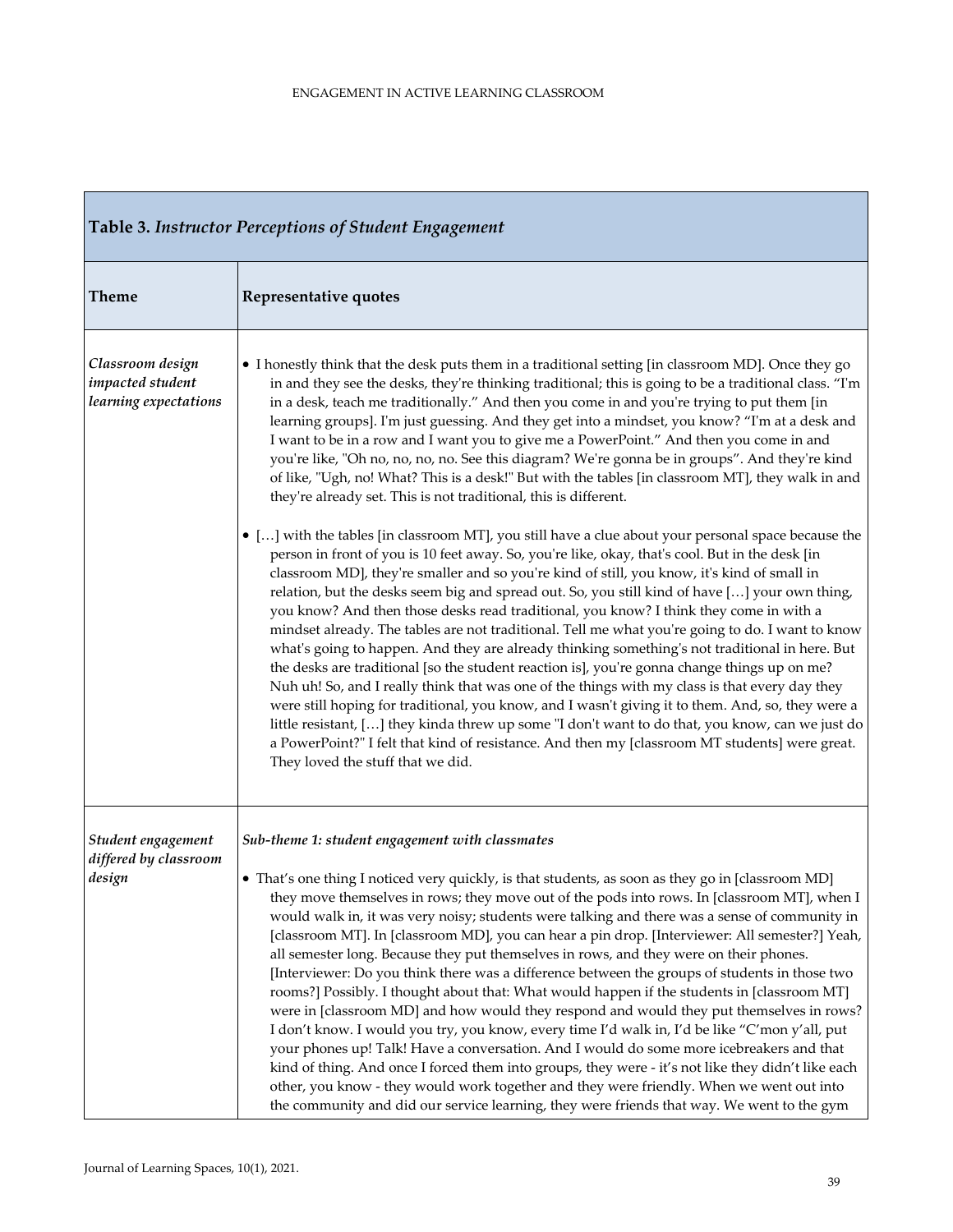and did some things and they all would cut up with each other. But as soon as we went back into the room – rows and phones. It was very interesting to me.

- It was eerily quiet in there every time I walked in [classroom MD]. Just like, 'c'mon, guys, let's have a conversation, let's chat.' [...] And I would ask them, 'what do y'all think about the chairs and stuff', and a lot of them would say "I don't know", "they move so easily." But every time they would just move them back into the rows [after group work]. They were so hesitant to keep them in the pod looking at each other. I think they felt awkward; like, if they kept them like that somebody would think that they were weird. Like, "why are you sitting so close to me? why are you looking at me?" you know? But in [classroom MT], they're forced to stay like that. [Interviewer: Because youʹve got a defined space and depending on the number of students at the table, they may have to be in each otherʹs space?] Yeah! Right! And thereʹs nothing they could do about it. Somebody can't be like: "move out of my space, bro". You know, cause we forced them to be that way.
- I definitely like [classroom MT] better just because it forces, they can't move their physical body, they're stuck [laughing] looking at each other, you know? [Interviewer: They're a captive audience?] Yeah! So, they have to work together, and they have to ‐ whether they want to or not ‐ they're looking at somebody's face, and so when I say, "Alright, work in groups", they're there. And, if you have somebody that's chatty, or somebody who likes working in groups, sometimes they'll pull those people - those introverts - in because they're sitting there and they're right next to each other. In [classroom MD], because the desk moves so easily, someone that is introverted and doesn't like to work within groups can easily move themselves out of that group structure.

#### *Sub‐theme 2: student engagement with instructor and instructional activities*

- Jigsaw is where you take a chapter and they start in home groups and then in those home groups they pick an expert group and then they go to the expert groups, become experts, and then come back to the home groups and teach. […] I definitely felt like the group in [classroom MT] did better with that than [classroom MD]. So, in one way that I measured that really is kinda subjective actually; but, they take a quiz at the end to make sure that they got out of it when I needed them to. And the [classroom MT] group had to take the quiz in the next class time: We did it on Tuesday and they had to take the quiz on Thursday after they finished teaching. So, that class was at 9:30; I think we took the quiz at 10:00, on Thursday. [Compared to ] the [classroom MD] class: We took the quiz on the same day. And so that kinda tells me that [...] I'm just kind of measuring subjectively, that they took so long teaching that they were really into the assignment and wanted to teach more, talk more about their expert areas. I facilitate; I walk around and give some questions and kinda play the devil's advocate a little bit with some topics they are really talking about. In [classroom MD] I couldn't even, it was hard for me to get them going, you know? They just answered the questions on the paper and that was it; they were ready to take the quiz. […] Definitely their participation and engagement was less [than classroom MT]; I felt like I had to really prod them more and give them more questions to think about. And, even by doing that, they were still ready to take the quiz at the end of the day.
- I do kind of just go back to the way the room is designed. I think in [classroom MD] it was just so easy for them to become unengaged and like in [classroom MT] if they're on their laptops, it's very easy to walk around the perimeter while Iʹm talking and check out what theyʹre looking at on their laptop and for them to easily "X" out […] But in [classroom MD], because of the arrangement of the desks and they were so in disarray, it was really hard for me to get back there while I was talking, and check out what was going [on student laptops].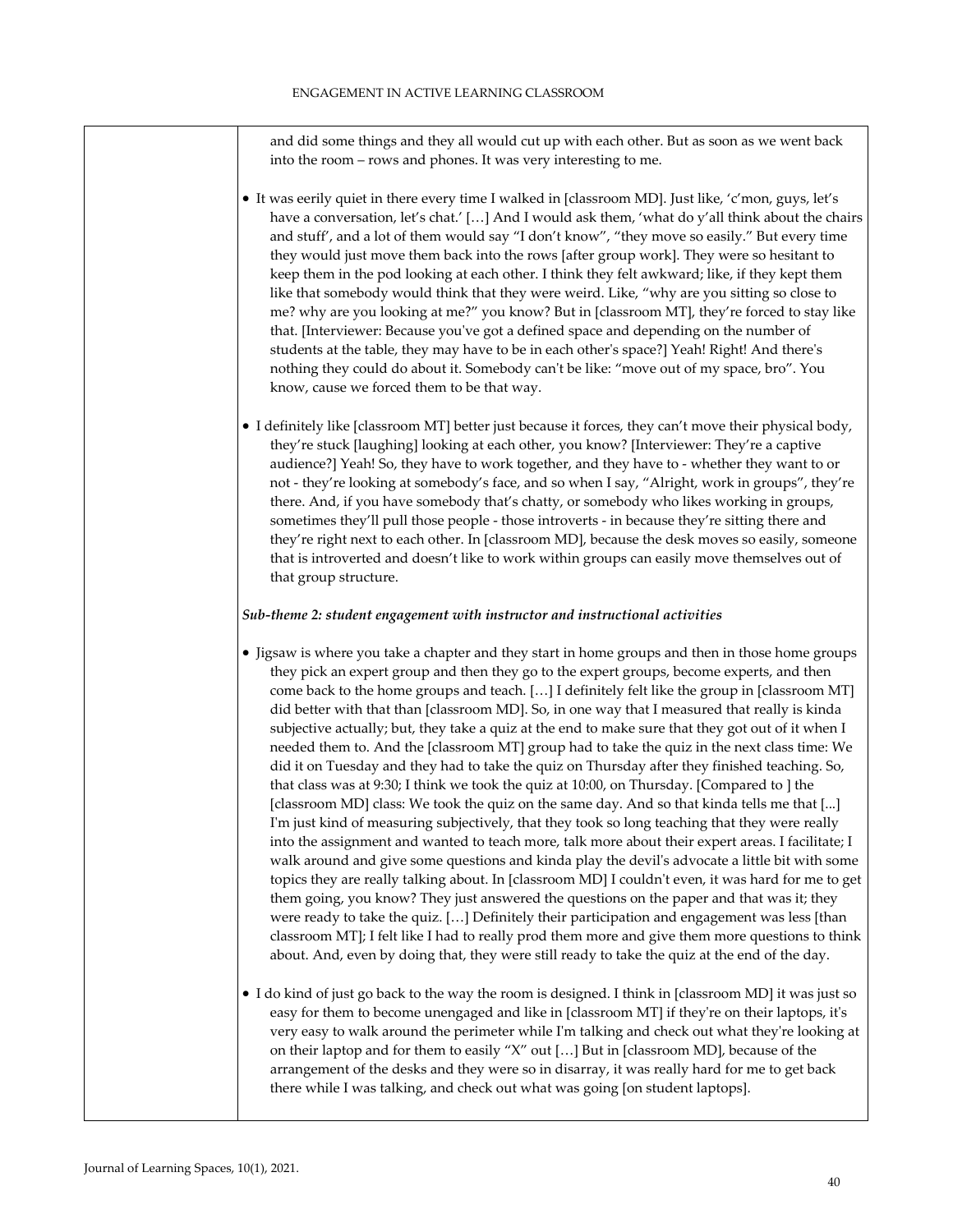| Barriers to<br>implementing active<br>learning methods | • So, for example, in the fine motor, I do a fine motor lab where I bring in a bunch of different toys<br>and activities that we do with preschoolers to elicit fine motor control. In [classroom MT], it's<br>really easy because we have a bunch of flat surfaces. We do different activities with Playdough<br>and things like that. So, it makes it really easy. But, in [classroom MD], because the desktops<br>are small - which would be the case with any desk, you know - I had to really think through,<br>how can I kind of put two desks together and, because they move so easily, one of the activities<br>is Jenga - we do that often with kids that are struggling with control of their wrist and elbow -<br>so we really had to think through where to put that because you can't put that on a moving<br>surface. So, it's just things like that. Nothing huge.                                                                                                                                                                                                                                                                                       |
|--------------------------------------------------------|--------------------------------------------------------------------------------------------------------------------------------------------------------------------------------------------------------------------------------------------------------------------------------------------------------------------------------------------------------------------------------------------------------------------------------------------------------------------------------------------------------------------------------------------------------------------------------------------------------------------------------------------------------------------------------------------------------------------------------------------------------------------------------------------------------------------------------------------------------------------------------------------------------------------------------------------------------------------------------------------------------------------------------------------------------------------------------------------------------------------------------------------------------------------------|
|                                                        | • I like that it's easy to walk around the perimeter of [classroom MT], as opposed to [classroom<br>MD] which feels messy. I like the structure in [classroom MT]; I'd never moved the tables just<br>because I liked knowing, I plan ahead and so in my mind I plan, this is what I'm doing. I almost<br>plan out how I'm gonna be walking around the classroom. Whenever I'm walking around and<br>visiting the tables, like I kind of plan ahead and know that this is the path I'm gonna to take.<br>And, so in [classroom MD] nothing can be planned ahead because it's really messy in there; the<br>desks are in such disarray. [Interviewer: You never know where they're going to be?] Yeah.<br>[Interviewer: So, do you think that makes it harder to reach every group equally in [classroom]<br>MD]? Yeah, because you have to really, you know, I tripped a couple of times because<br>somebody would like get up and push a desk, because they are so easily moveable, they would<br>like push it as they were walking and it hit me, or it would be right behind me and I wasn't<br>expecting it and I would trip over it. So different things like that. |